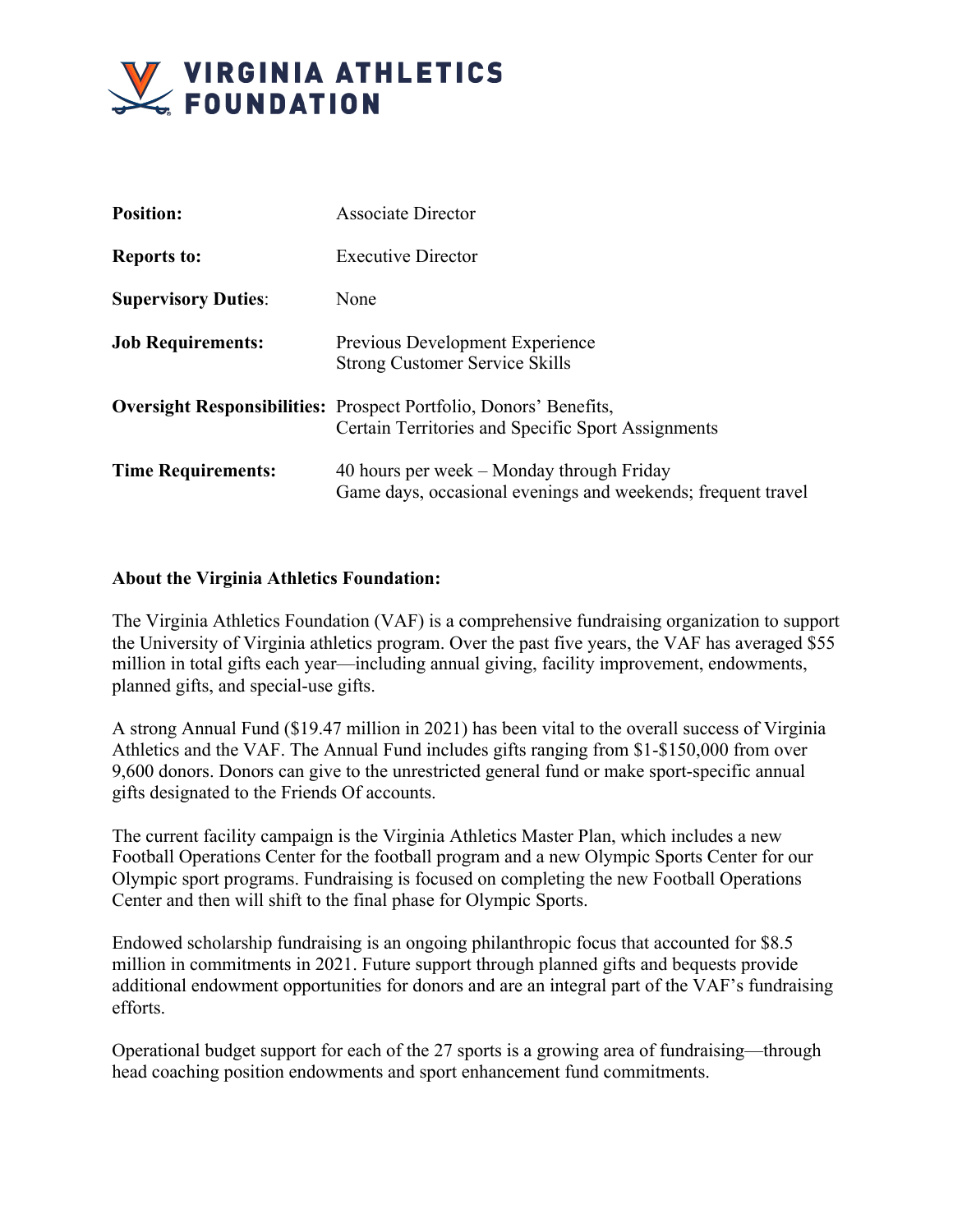## **Responsibilities:**

The Associate Director is responsible for raising funds to support a broad-based athletics program at the University of Virginia. The Associate Director will cultivate relationships with alumni, parents, and friends that will lead to major and leadership gifts to support all aspects of fundraising, including the Annual Fund, Virginia Athletics Master Plan, endowments, etc.

The Associate Director will manage a prospect portfolio of 150-175 current and potential donors to cultivate, solicit, and steward major gifts and leadership annual gifts. The Associate Director will be assigned certain territories to cover, will be charged with prospecting for new donors, and will have specific sport assignments, working directly with the coaching staff of assigned teams to solicit funds to support the specified sport.

The Associate Director will report directly to the Executive Director of the Virginia Athletics Foundation.

## **Description of Duties**

- Develop relationships with donors and prospects to solicit and close gifts in support of scholarships, annual operations, endowment, planned giving, and capital projects.
- Develop complete knowledge of athletics department operations.
- Manage a portfolio of approximately 150-175 current and potential donors comprised of major gift prospects and leadership annual fund gift prospects.
- Manage relationships with assigned donors.
- Work with specific sports and coaches to cultivate student-athlete alumni, parents, and friends - assigned sports to be determined.
- Develop complete understanding of all benefit aspects of the fundraising program, including tickets, parking, etc.
- Other duties as assigned as a member of the Virginia Athletics Foundation staff.

## **Qualifications**

- Leadership as demonstrated through an ability to appreciate and articulate the athletics department vision, values, and programs to donors, volunteers, and development staff in an engaging, motivating, and inspirational manner
- Demonstrated successful experience and effectiveness in prospect identification, cultivation, solicitation, and stewardship
- At least seven years in the development field or related experience
- Demonstrated initiative in seizing opportunities; a self-starter
- Ability to maintain poise in interactions with University administration, the VAF Board of Trustees, community leaders, donors, and co-workers
- Proven record that demonstrates initiative, creativity, and interpersonal skills, preferably in a university setting
- Enjoys interacting with people with a proven ability to develop relationships